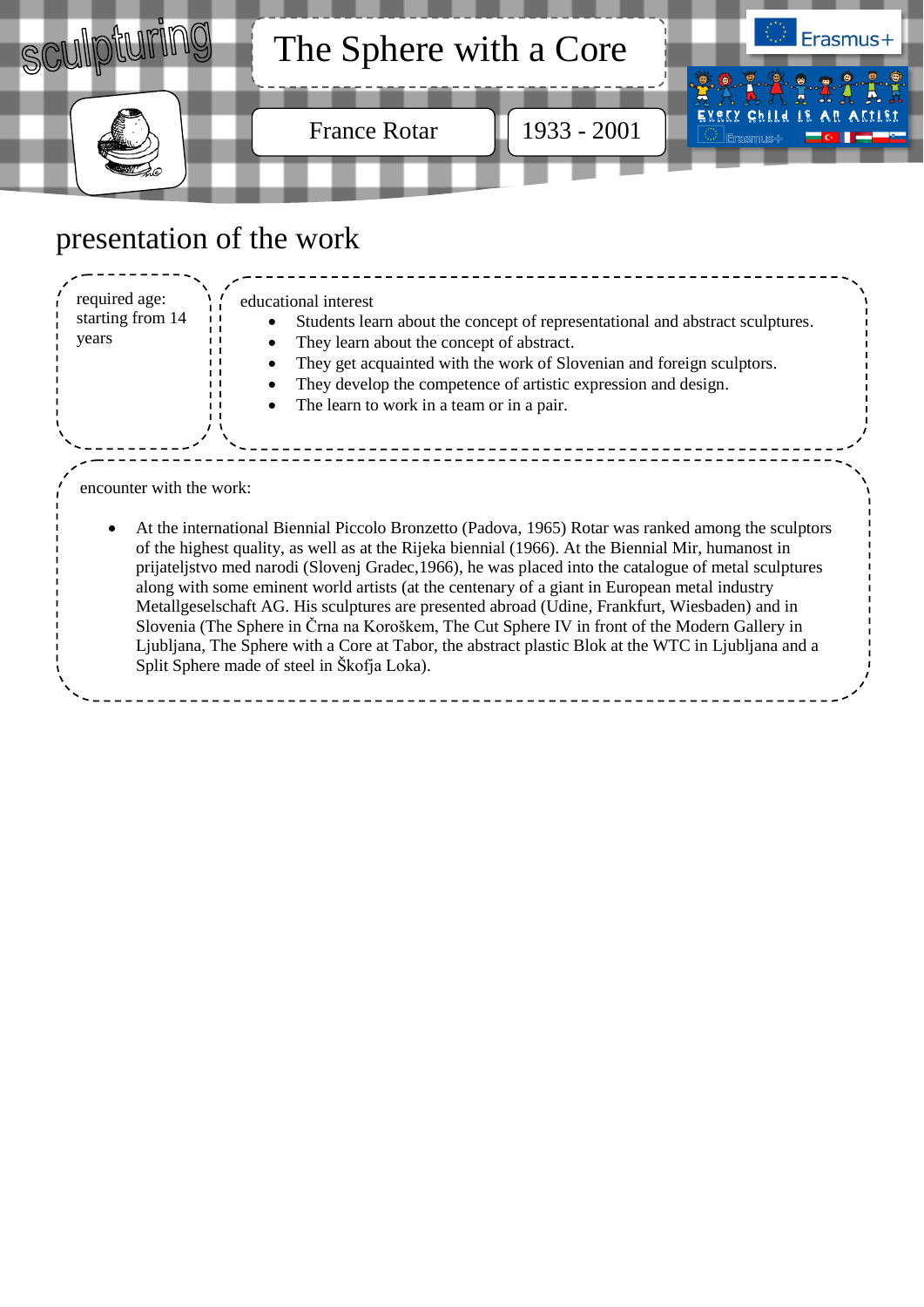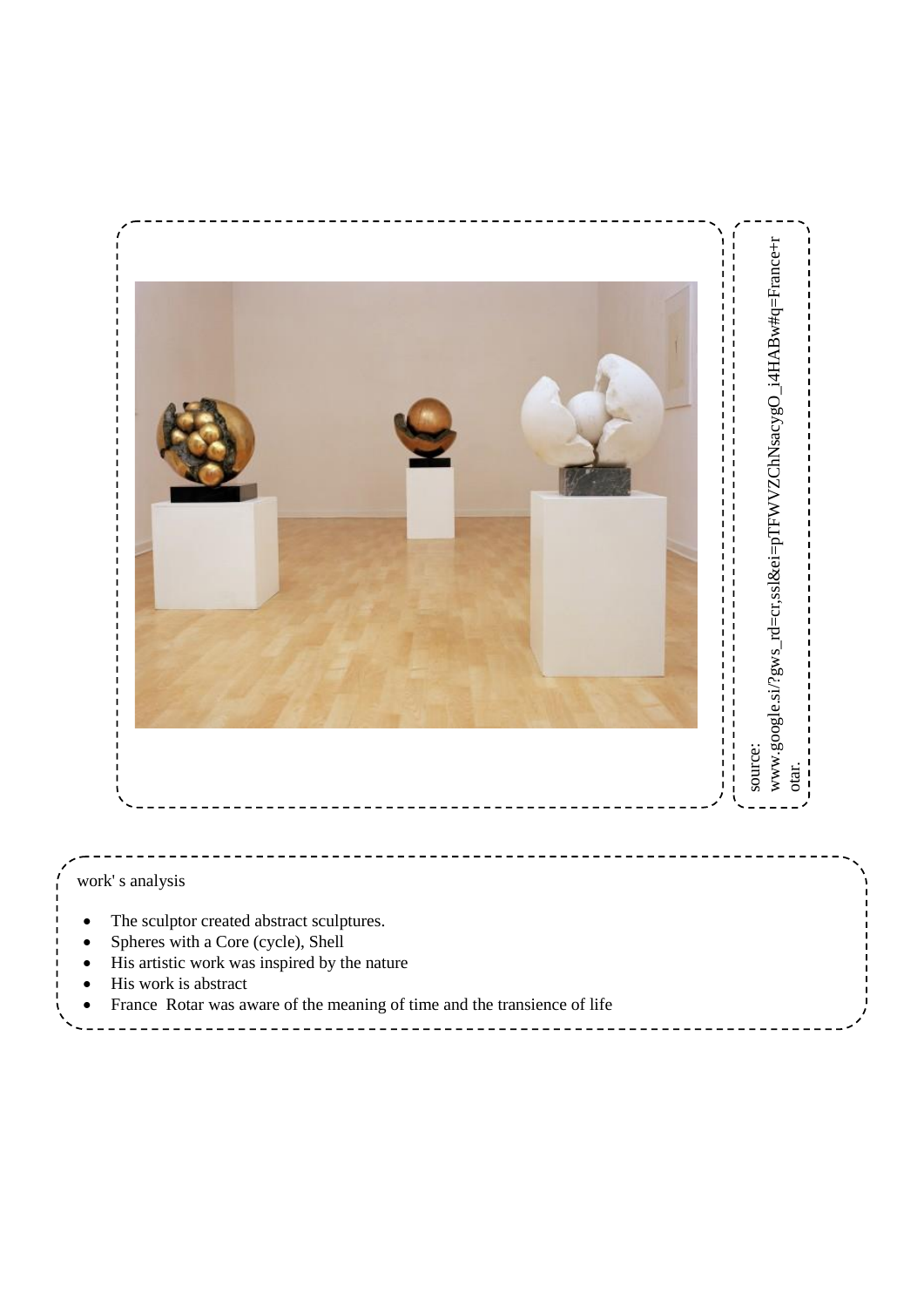## creative process

| implemented resources / materials (per student)                                              | pedagogical organization                                                                                                                                                                                                                                                                                                                                      |
|----------------------------------------------------------------------------------------------|---------------------------------------------------------------------------------------------------------------------------------------------------------------------------------------------------------------------------------------------------------------------------------------------------------------------------------------------------------------|
| clay<br>modelling tools<br><b>brushes</b><br>liquid clay<br>pots<br>protection for the table | $\&$ Students learn the terms<br>representational and<br>abstract sculptures,<br>abstraction.<br>Ą,<br>Talk about modernist<br>and abstract sculpture<br>(related to<br>representational and<br>abstract sculpture)<br>watching reproductions<br>and photos of sculptures<br>made by France Rotar,<br>Anish Kapoor, Dragica<br>Čadež, Picasso, Henry<br>Moore |
|                                                                                              | duration                                                                                                                                                                                                                                                                                                                                                      |

 $\upphi$  Observation, explanation,

talk 30 min .

<u>---------</u>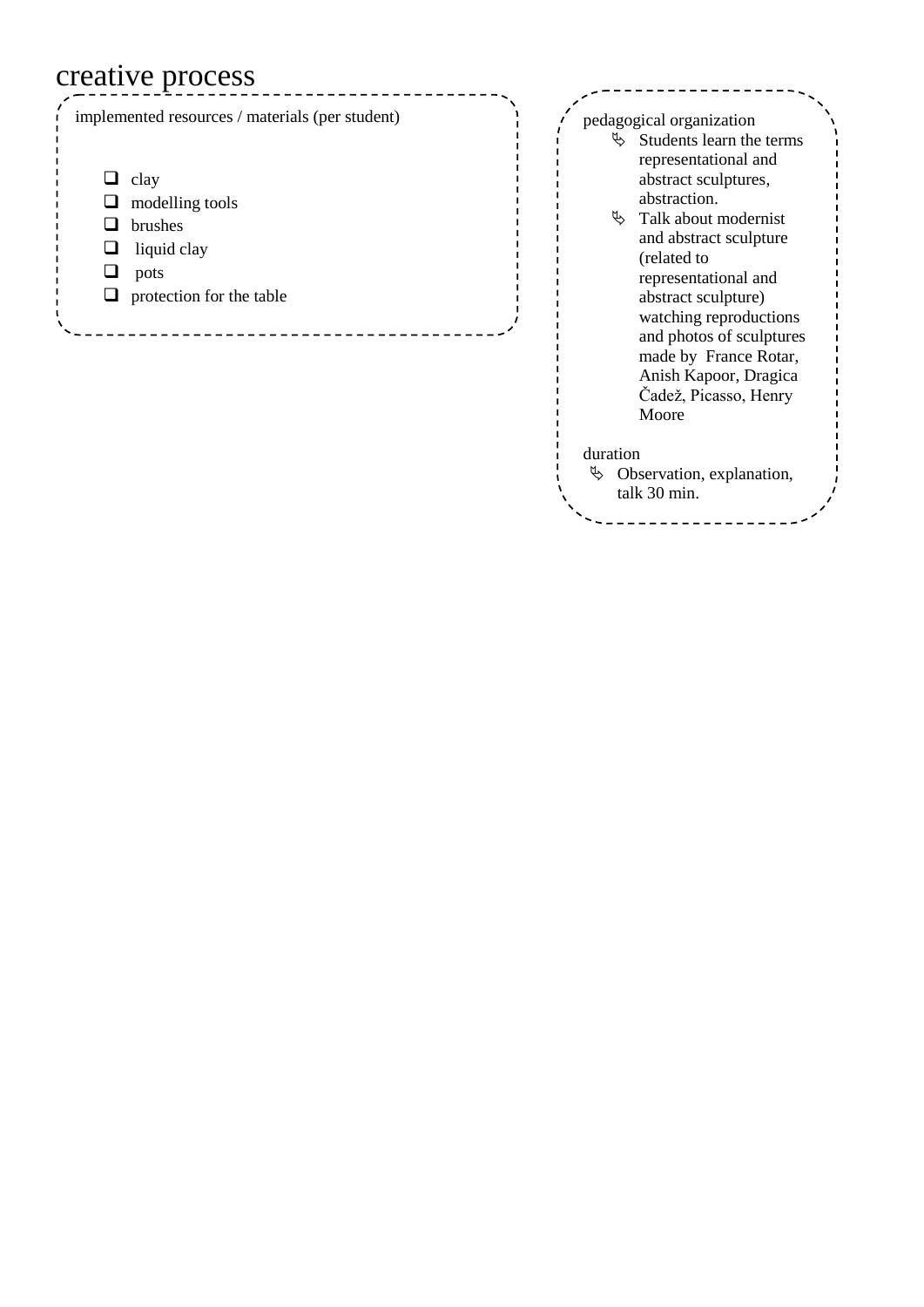## **progress**

• students tasks

They learn the terms:

- $\rightarrow$  representational and abstract sculpture
- $\rightarrow$  abstraction
- $\rightarrow$  composition in sculpture
- instructions
- $\rightarrow$  Make a sphere of clay
- $\rightarrow$  Split the sphere by the modeling tool
- $\rightarrow$  Observe closely the composition
- teacher's role
- $\rightarrow$  Gives instructions to the students
- $\rightarrow$  Students have to make an abstract composition (a sphere) out of clay
- $\rightarrow$  They make an asymmetric composition with one or more cores
- $\rightarrow$  They pay attention to the surface
- $\rightarrow$  Students are told to pay attention to the stability of the statue ( being able to stand)
- $\rightarrow$  Teacher tells the students to link (firm) the sphere and the minor bits of the core by soft or almost liquid clay
- $\rightarrow$  They perform their task in pairs